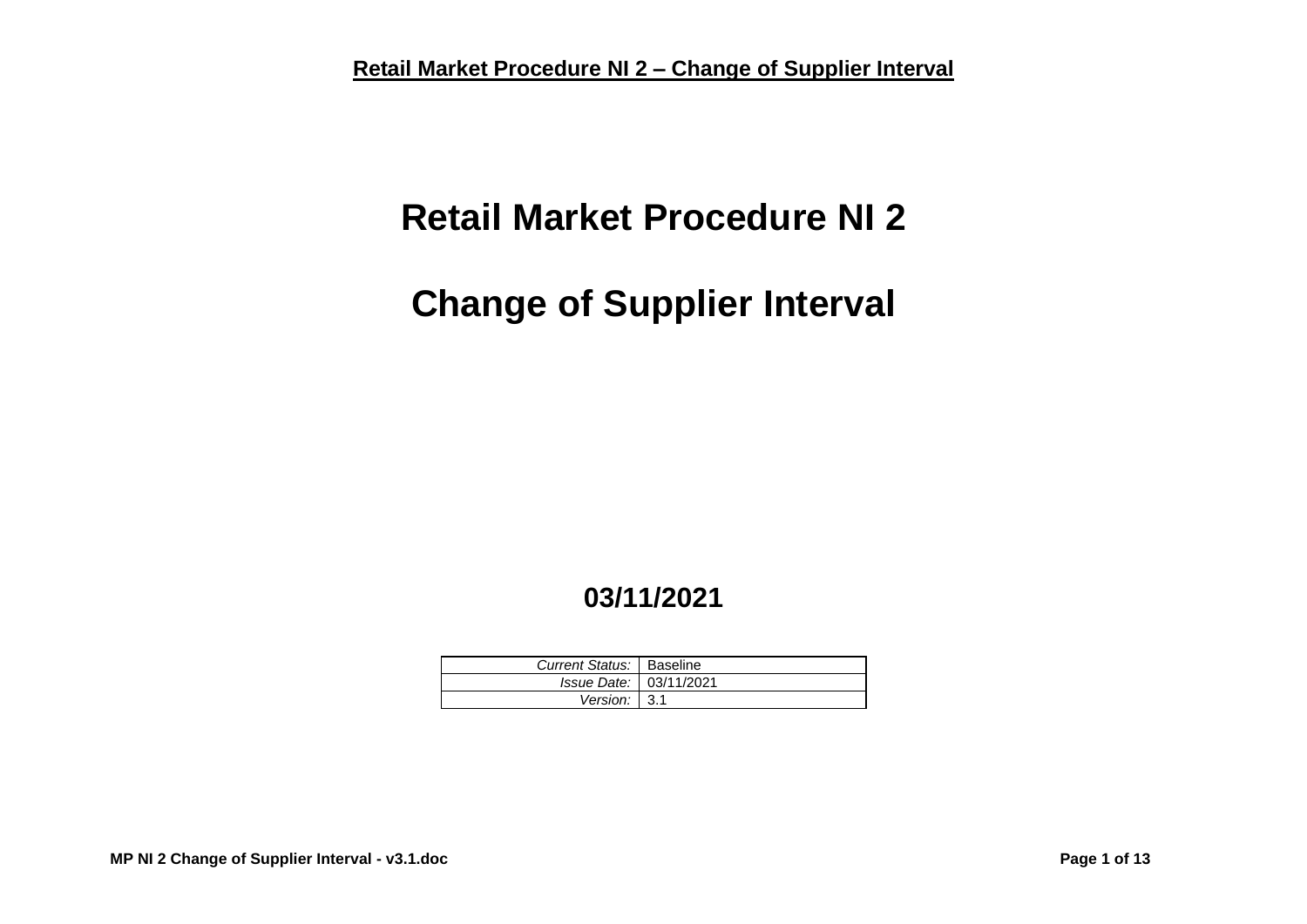#### **Table of Contents**

| 1.            |       |  |  |
|---------------|-------|--|--|
| 1.1           |       |  |  |
| $1.2^{\circ}$ |       |  |  |
| 1.3           |       |  |  |
| 2.            |       |  |  |
| 2.1           |       |  |  |
|               | 2.1.1 |  |  |
|               | 2.1.2 |  |  |
|               | 2.1.3 |  |  |
| 2.2           |       |  |  |
|               | 2.2.1 |  |  |
|               |       |  |  |
| 2.3           |       |  |  |
|               | 2.3.1 |  |  |
|               | 2.3.2 |  |  |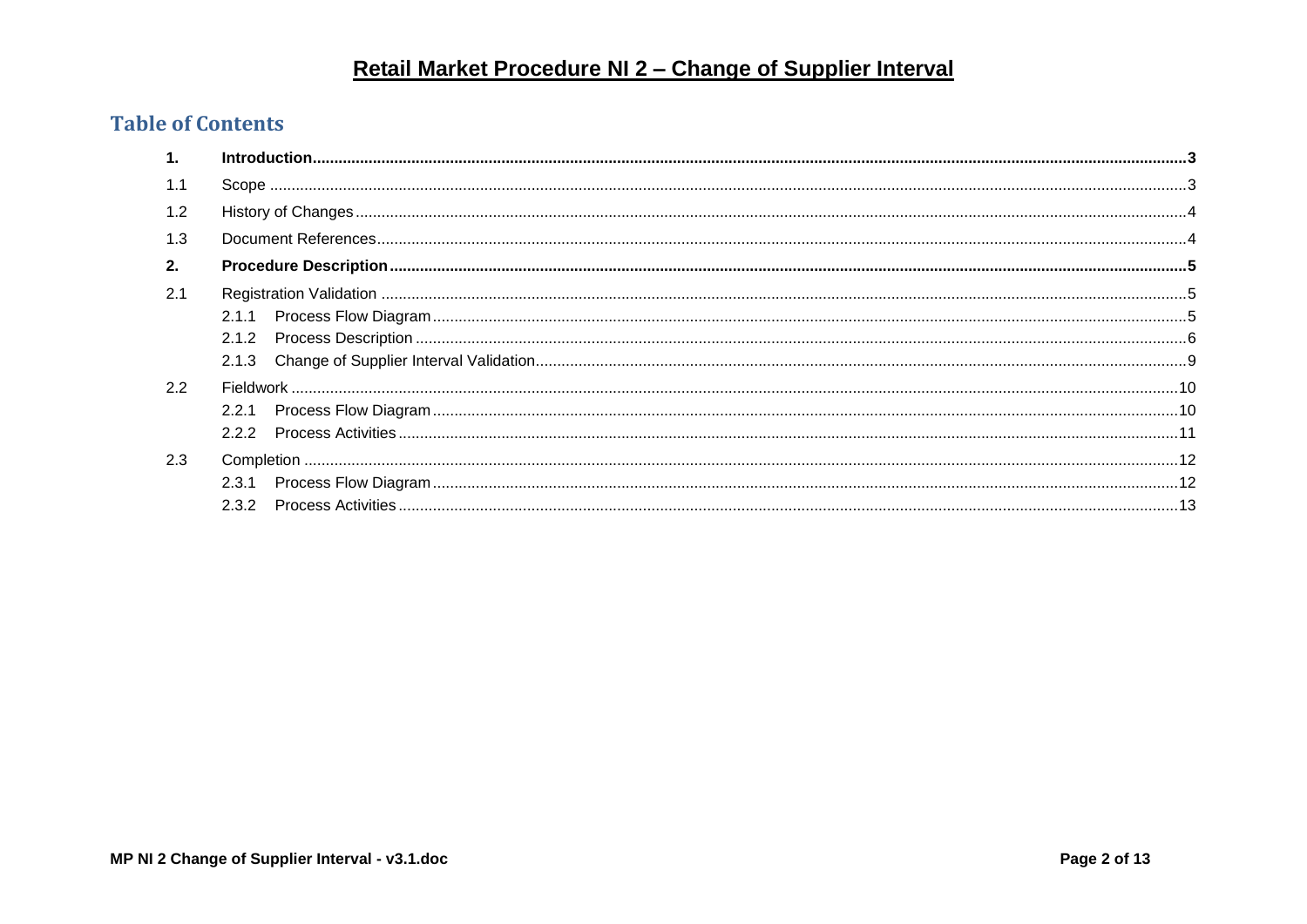#### <span id="page-2-0"></span>**1. Introduction**

#### <span id="page-2-1"></span>**1.1 Scope**

This document describes the Retail Market Procedure for a Change of Supplier for a Meter Point that is Interval metered in Northern Ireland.

This process will be followed when a Registration Request is received for a Meter Point whose status is 'Energised' or 'De-Energised'. Where a Registration is received for a Meter Point whose status is 'Assigned' then the MP NI 6 New Interval Connection process is followed. Registrations for Meter Points that are 'Terminated (De-Commissioned)' or that are not yet 'Assigned' will be rejected.

The Procedure applies to all Interval credit metered sites and contains the following sub-processes:

- Registration Validation
- Readings and Fieldwork
- Completion

This Procedure excludes:

- Nomination by Suppliers of Contracted Generation. Refer to MP NI 7 Generator Nominations for details of this procedure.
- Change of Supplier for Non-Interval metered connections. Refer to MP NI 1 Change of Supplier Non-Interval for details of this procedure.
- Change of Supplier for keypad metered connections. Refer to MP NI 37 Change of Supplier Keypad for details of this procedure.
- Change of Supplier for unmetered connections. Refer to MP NI 29 Change of Supplier Grouped Unmetered for details of this procedure.
- Change of SSAC and/or Supplier Unit. Refer to MP NI 20 Change of SSAC and/or Supplier Unit for details of this procedure.
- Objections and Cancellations Refer to MP NI 3 for details of this procedure
- Requests to SEM-O by an existing Supplier for changes to or additional Supplier Units.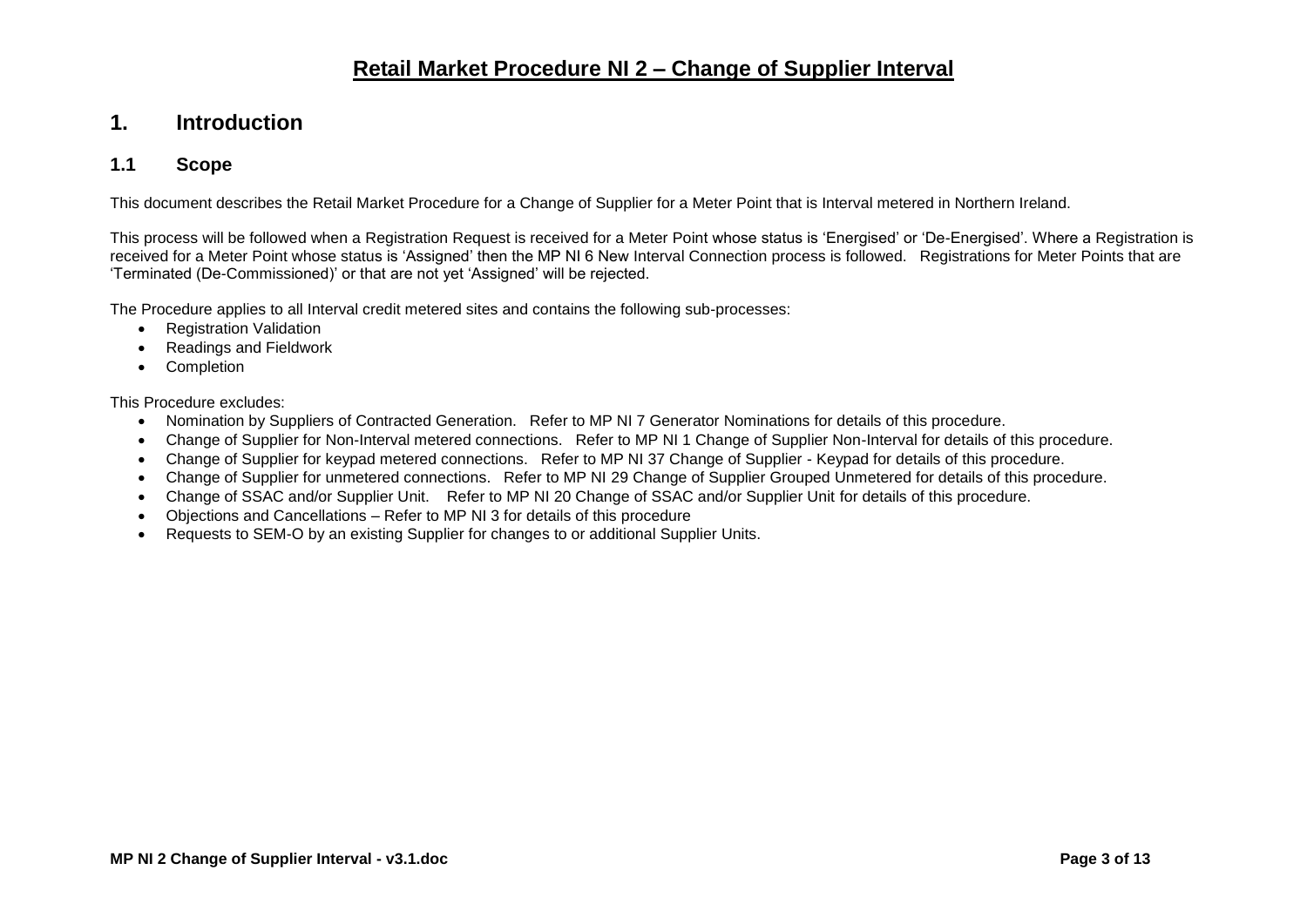#### <span id="page-3-0"></span>**1.2 History of Changes**

| <b>Version</b> | Source of<br>Change | <b>Description of Change</b>                                                                           |
|----------------|---------------------|--------------------------------------------------------------------------------------------------------|
| 0.1            | NIE ES              | <b>Initial Draft</b>                                                                                   |
| 0.2            | P Merkens           | Updated for MCR 1010                                                                                   |
|                |                     | Website Publication removed to MG NI 23 Supplier Data Requests                                         |
| 0.3            | P Merkens           | Updated following NIE review and for MCRs 1053, 1054 and CRID 142                                      |
| 0.91           | P Merkens           | <b>Issued for SIG Workshop</b>                                                                         |
| 0.92           | P Merkens           | Updated following SIG Workshop and for MCR 1057 and CRID 143                                           |
| 0.93           | P Merkens           | Rejection where an appointment ID is incorrectly provided                                              |
| 0.94           | J-E Smith           | Final Draft Issued for Supplier Review prior to SIG Approval                                           |
| 0.95           | A Ferguson          | Corrections - removal of 131[S] sent by NIE to New Supplier, removal of interval metering installation |
| 1.0            | A Ferguson          | <b>Baseline SIG Approval</b>                                                                           |
| 2.0            | A Ferguson          | <b>Baseline CDA Board Approved</b>                                                                     |
|                |                     | Updated for DR1110/CRID163<br>$\bullet$                                                                |
| 2.1            | A Ferguson          | Updated to reflect MP NI 39 Glossary of Terms                                                          |
| 3.0            | <b>NIE Networks</b> | Updated to incorporate change of name from NIE to NIE Networks                                         |
| 3.1            | <b>NIE Networks</b> | Updated for DR1201 - COSCOT Set to False                                                               |

#### <span id="page-3-1"></span>**1.3 Document References**

| <b>Document Reference</b> | Document name                            |
|---------------------------|------------------------------------------|
| MP NI 3                   | <b>Objections and Cancellations</b>      |
| <b>MG NI 23</b>           | <b>Supplier Data Requests</b>            |
| <b>MP NI 39</b>           | NI Market Procedures - Glossary of Terms |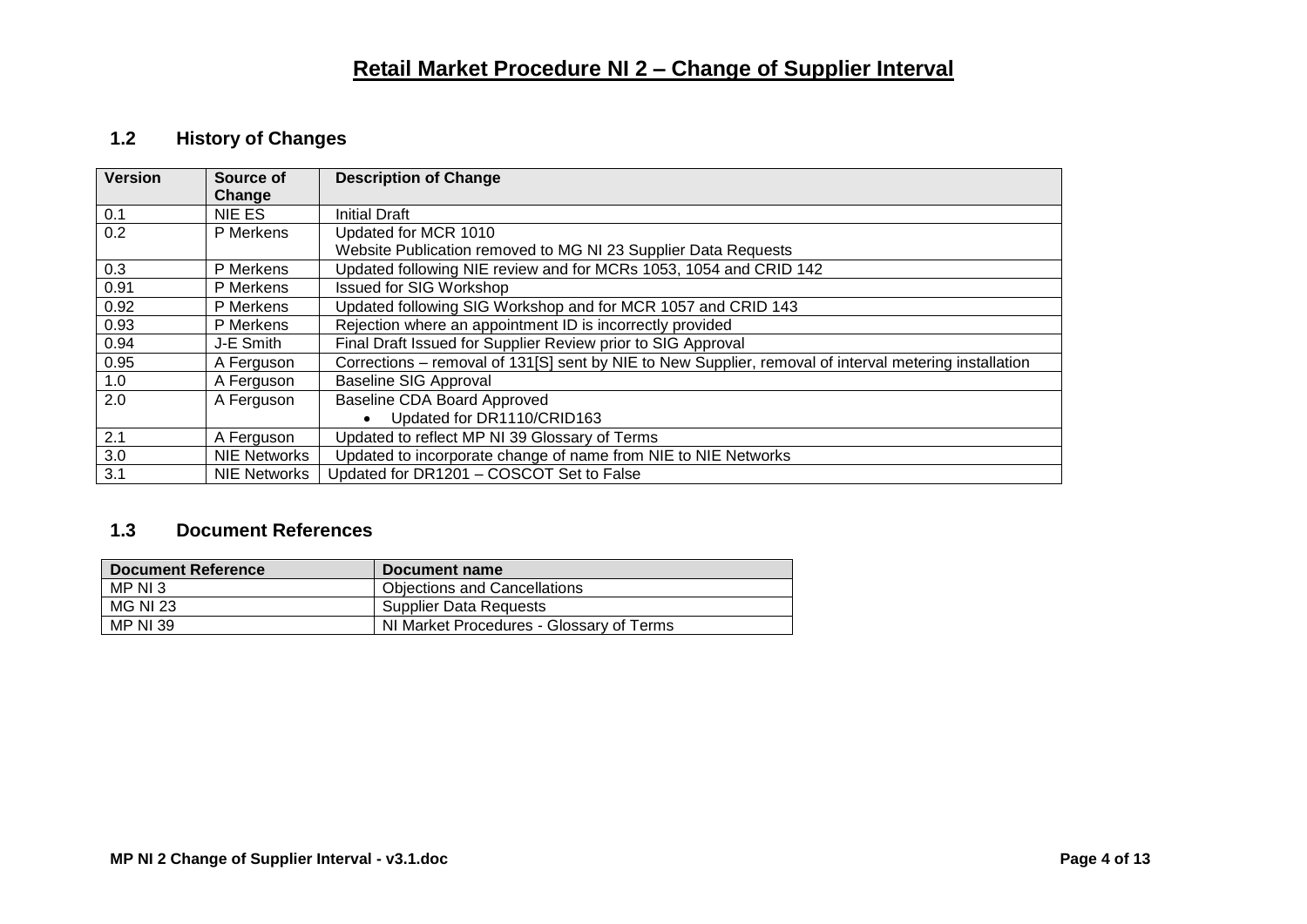#### <span id="page-4-0"></span>**2. Procedure Description**

#### <span id="page-4-1"></span>**2.1 Registration Validation**

<span id="page-4-2"></span>2.1.1 Process Flow Diagram

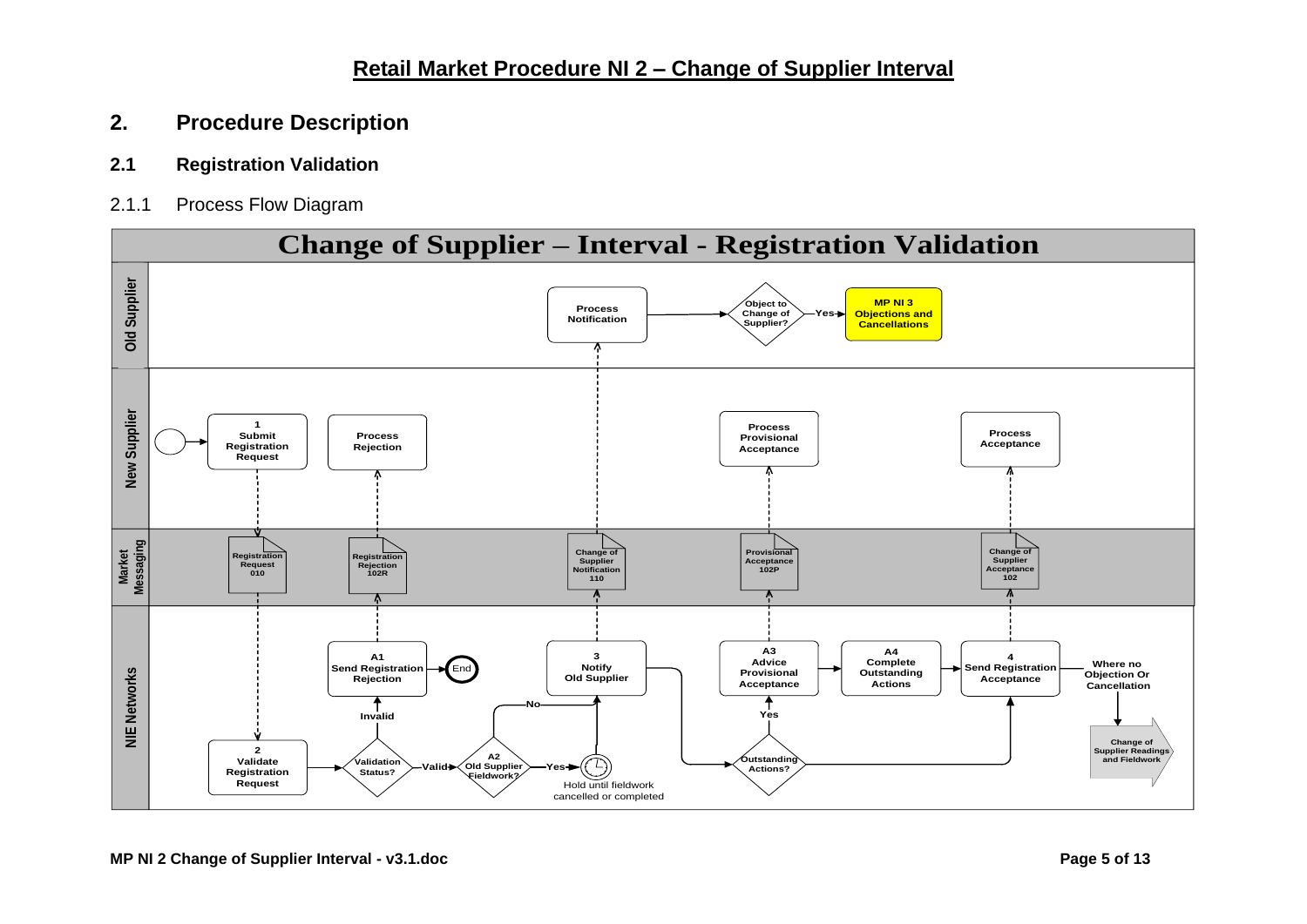#### <span id="page-5-0"></span>2.1.2 Process Description

| <b>Step</b>    | <b>Role</b>                   | <b>Action</b>                                                                                                                                                                                                                                                     | Interface               |
|----------------|-------------------------------|-------------------------------------------------------------------------------------------------------------------------------------------------------------------------------------------------------------------------------------------------------------------|-------------------------|
| 1              | <b>New</b><br><b>Supplier</b> | A Supplier may validate the details of a Meter Point by reference to information published on the Market<br>Website (see MG NI 23 Supplier Data Requests).                                                                                                        |                         |
|                |                               | <b>Change of Supplier Registration</b>                                                                                                                                                                                                                            |                         |
|                |                               | The New Supplier will request Registration of a Meter Point by providing a Change of Supplier Registration<br>Request to NIE Networks completed in accordance with the message implementation rules.                                                              | 010 to NIE Networks     |
|                |                               | The CoS Read Arrangement must indicate the requirement for any Fieldwork.                                                                                                                                                                                         |                         |
|                |                               | Where Interval metering is installed or required, NIE Networks will arrange for Fieldwork Appointments.<br>Fieldwork Appointments are not required to be made by the Supplier.                                                                                    |                         |
|                |                               | Fieldwork includes:<br>Any other form of metering change or re-configuration<br>$\bullet$<br>Energisation. Registration will be treated as an implicit request for energisation.                                                                                  |                         |
|                |                               | Where the Supplier requires a metering configuration change from that currently implemented at the Meter<br>Point then the required metering configuration must be indicated. If no change is required it is not required to<br>specify a metering configuration. |                         |
|                |                               | A required date, if provided, will be interpreted as the date which the New Supplier wishes the change of<br>supplier to take effect.                                                                                                                             |                         |
| $\overline{2}$ | <b>NIE</b><br><b>Networks</b> | NIE Networks will validate the Change of Supplier request (see section 2.1.3 for validation).                                                                                                                                                                     |                         |
| A <sub>1</sub> | <b>NIE</b><br><b>Networks</b> | Where a Change of Supplier request fails validation NIE Networks will send a Change of Supplier Registration<br>Rejection message to the New Supplier.                                                                                                            | 102R to New<br>Supplier |
|                |                               |                                                                                                                                                                                                                                                                   |                         |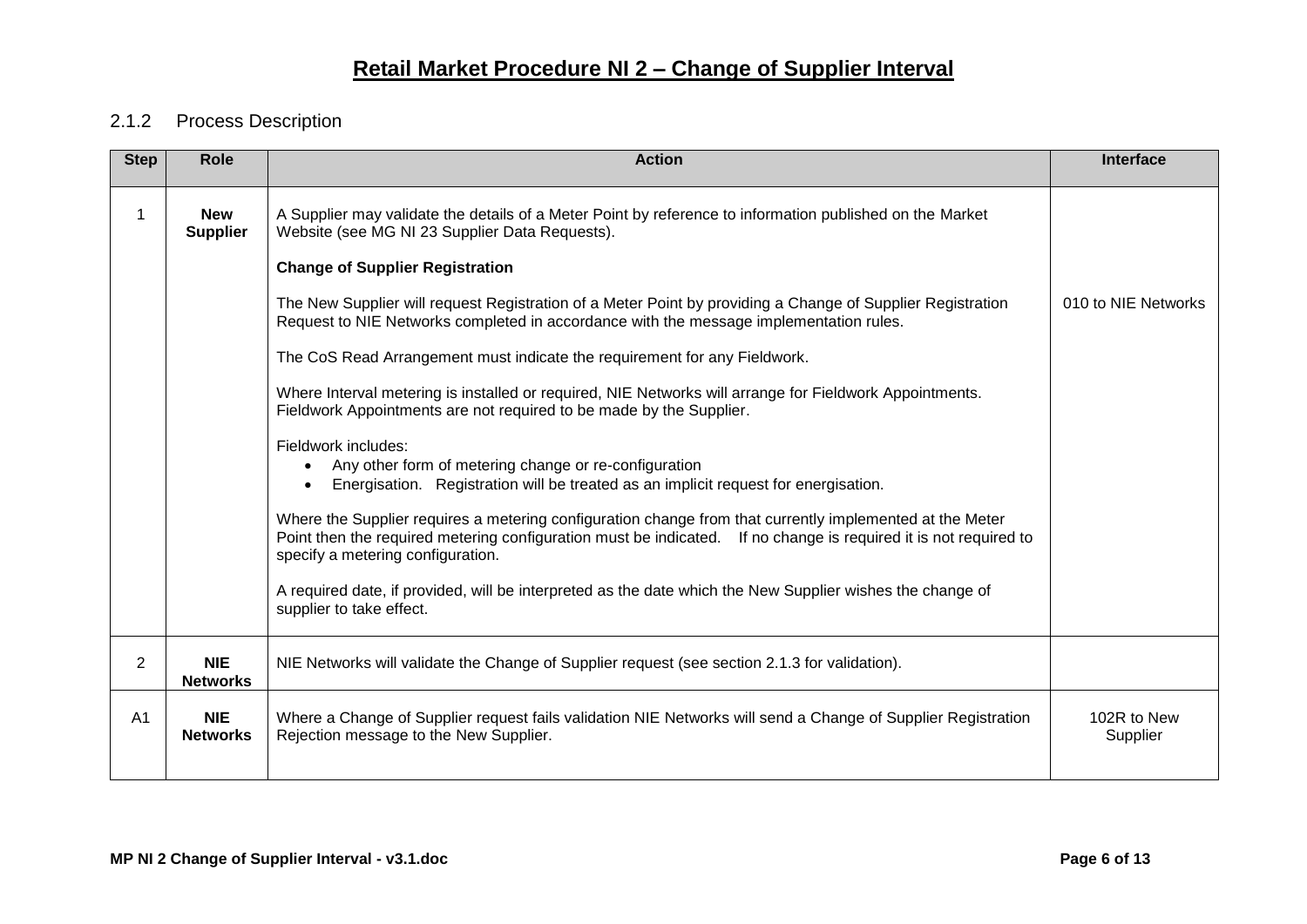| <b>Step</b>    | Role                          | <b>Action</b>                                                                                                                                                                                                                                                                                                                                                                                                                                                                                                                                                                                                                         | Interface                                              |
|----------------|-------------------------------|---------------------------------------------------------------------------------------------------------------------------------------------------------------------------------------------------------------------------------------------------------------------------------------------------------------------------------------------------------------------------------------------------------------------------------------------------------------------------------------------------------------------------------------------------------------------------------------------------------------------------------------|--------------------------------------------------------|
| A2             | <b>NIE</b><br><b>Networks</b> | Where there is outstanding Fieldwork requested by the Old Supplier then, NIE Networks will contact the Old<br>Supplier by email to get any Old Supplier outstanding Fieldwork completed or cancelled.<br>NIE Networks will hold further processing of the Change of Supplier request until this Fieldwork has been<br>cancelled or completed.<br>Where there will be a material delay, change of meter configuration or change of Meter Point status, NIE<br>Networks will also notify the New Supplier by email.                                                                                                                     | e-mail to Old<br>Supplier<br>e-mail to New<br>Supplier |
| 3              | <b>NIE</b><br><b>Networks</b> | NIE Networks will advise the Old Supplier of the Change of Supplier request by sending a Change of Supplier<br>Notification message                                                                                                                                                                                                                                                                                                                                                                                                                                                                                                   | 110 to Old Supplier                                    |
| A <sub>3</sub> | <b>NIE</b><br><b>Networks</b> | Where the Registration is accepted but there are outstanding actions then NIE Networks will advise the New<br>Supplier by sending a Change of Supplier Provisional Acceptance message together with the actions that are<br>awaited including:<br>Energisation is awaited<br>$\bullet$<br>Connection Agreement required for connections at HV<br>$\bullet$<br>Connection Agreement required where the Supply Agreement does not cover Customer acceptance of<br>$\bullet$<br>the NIE Networks Connection Conditions (NIE Networks will need to obtain a Connection Agreement<br>from the Customer where there is a change of tenancy) | 102P to New Supplier                                   |
| A4             | <b>NIE</b><br><b>Networks</b> | NIE Networks will complete any outstanding actions.                                                                                                                                                                                                                                                                                                                                                                                                                                                                                                                                                                                   |                                                        |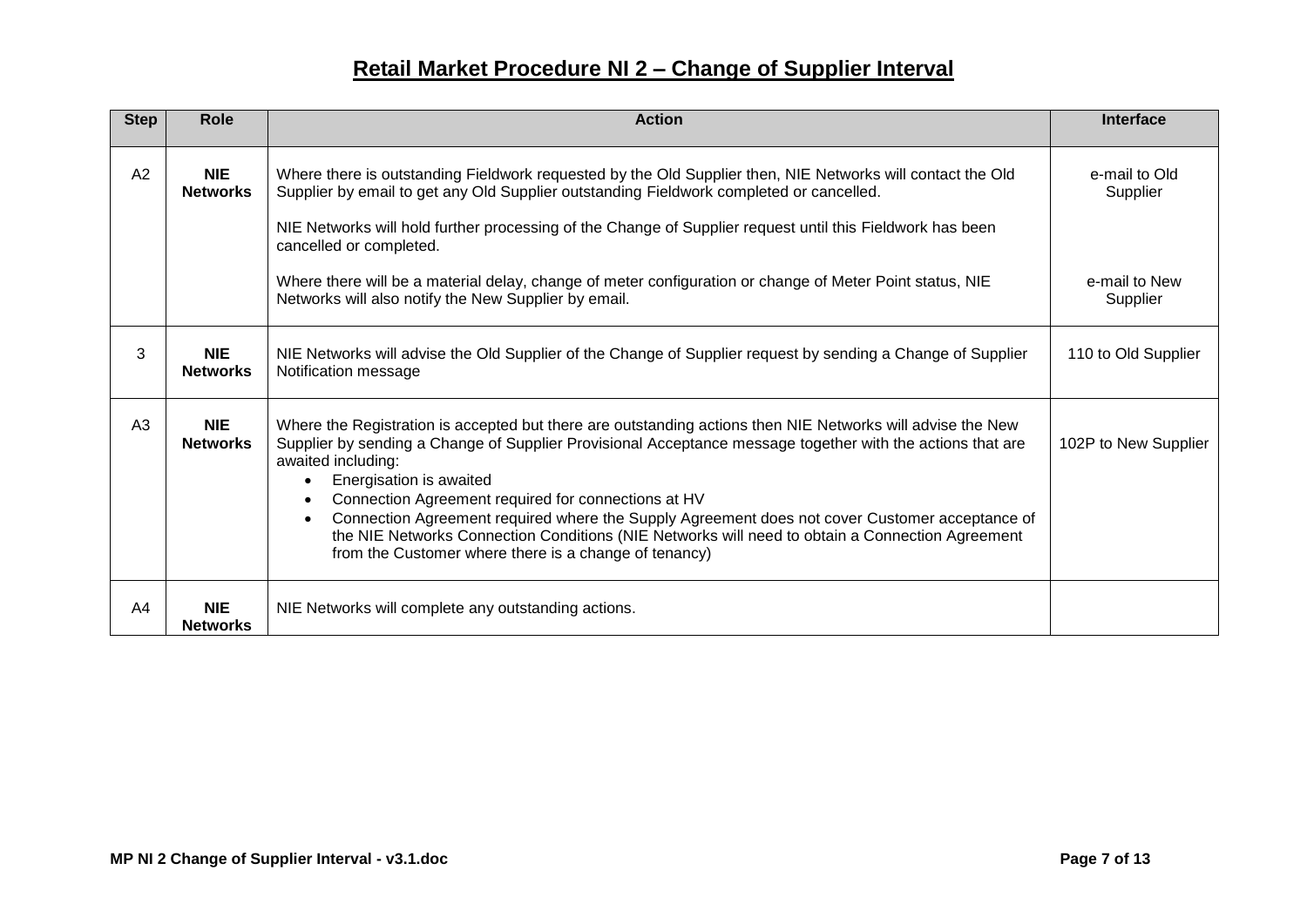| <b>Action</b><br><b>Step</b><br><b>Role</b>                                                                                                                                                                                                                                                                                                                                                                                                                                                                                                                                                                                                      | Interface           |
|--------------------------------------------------------------------------------------------------------------------------------------------------------------------------------------------------------------------------------------------------------------------------------------------------------------------------------------------------------------------------------------------------------------------------------------------------------------------------------------------------------------------------------------------------------------------------------------------------------------------------------------------------|---------------------|
| <b>NIE</b><br>Where there are no outstanding actions or where NIE Networks has completed outstanding actions then NIE<br>Networks will advise the New Supplier by sending a Change of Supplier Registration Acceptance message<br><b>Networks</b><br>NIE Networks will review all Registration Requests for de-energised sites and will liaise with the Supplier if it is<br>considered that the Registration should not proceed.<br>NIE Networks will manually advise any non-standard charges for Fieldwork to the New Supplier (Standard<br>charges will be published). Non-standard charges cannot be determined until a site visit is made. | 102 to New Supplier |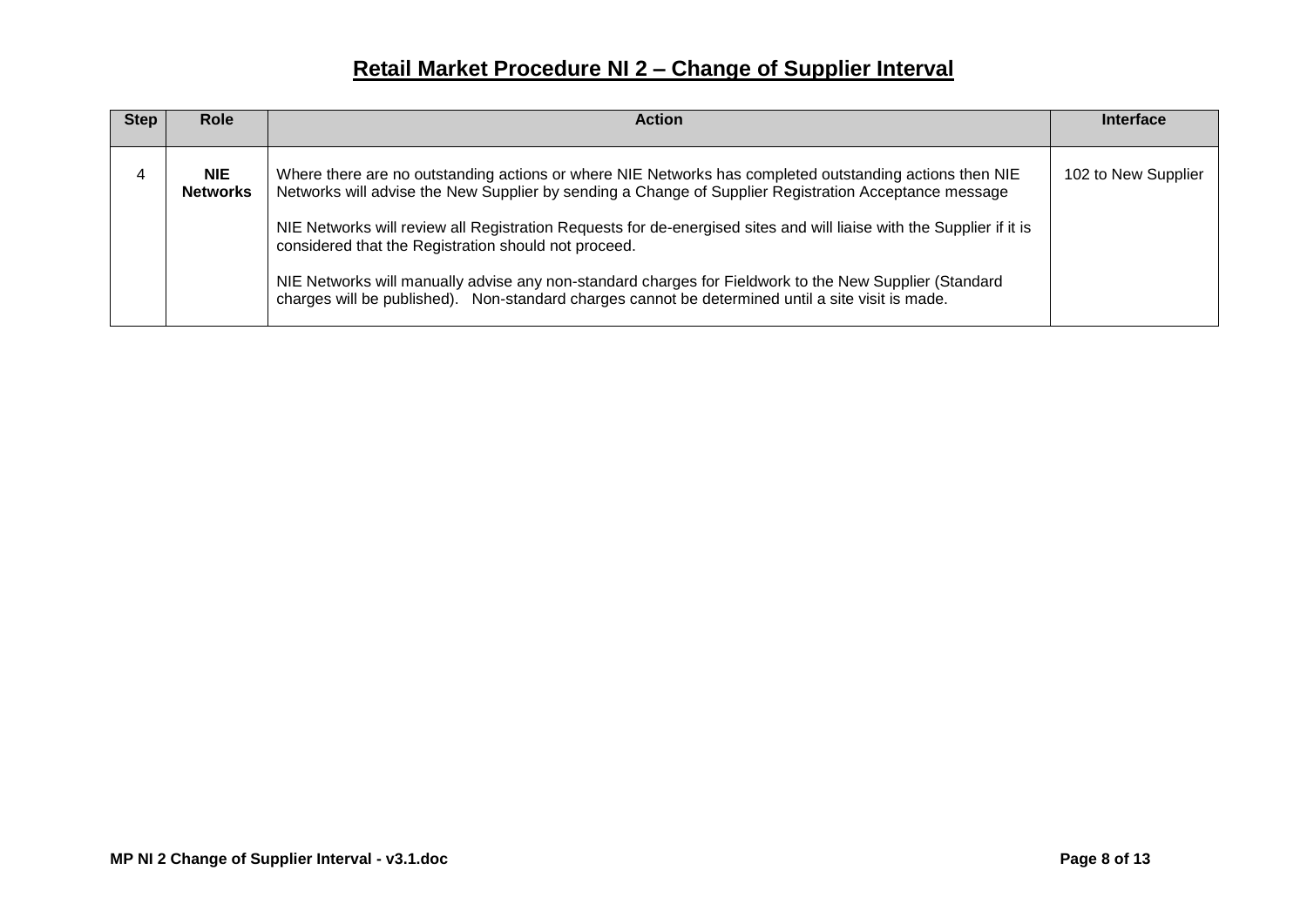#### <span id="page-8-0"></span>2.1.3 Change of Supplier Interval Validation

A registration will be rejected and the New Supplier advised if:

- The MPRN does not exist
- The MPRN status is Terminated or Assigned.
- The Meter Point Address Postal Code provided does not exactly match the data held by NIE Networks; where such data is held by NIE Networks. The matching is case sensitive.
- The Supplier ID is not recognised by NIE Networks
- The Supplier ID and Supplier Unit combination is not recognised by NIE Networks for the required date
- The current Supplier has been registered at the Meter Point for less than 20 days as at the required date where a required date is specified or as at the receipt date in other cases.
- The Supplier submitting the Registration is already registered to this MPRN for the same Supplier Unit
- A Registration from another Supplier is pending completion.
- The SSAC is not a valid arrangement for the Supplier Unit with respect to the Settlement Class of the Meter Point.
- The Supplier has not indicated that a Supply Agreement exists with the Customer. Where the Supplier has an agency agreement then for LV connected Customers this must include a clause to cover Customer acceptance of the NIE Networks Connection Conditions.
- The CoS Read Arrangement specified on Registration is not recognised or is not valid for the Metering Class
- The Meter Configuration Code is not valid in combination with the MIC and MEC. An Interval meter is required where the MIC or MEC exceeds 70kVA.
- The Meter Configuration Code is not valid in combination with the existing Usage Type
- The required date is more than fifteen days in the future
- The required date is less than three days in the future for an existing Interval Meter Point
- An Appointment Id is included in the Registration Request message
- A Registration Request for a trading site is not consistent with Registration data obtained from the SEM-O under SEM Agreed Procedure 1

Where import at a participant generator or import for the Actual AGU Supply Point is to be Registered as part of a trading site Supplier Unit then NIE Networks will not proceed with the Registration unless and until:

- The SEM-O has verified that the proposed trading site Supplier Unit Registration is consistent with the Supplier Unit Registration for the Generator Unit that the Supplier has made and had accepted by the SEM-O
- The required date for the Registration is consistent with the date advised by the SEM-O for the proposed trading site Supplier Unit Registration

Where NIE Networks is unable to proceed with the Registration due to inconsistency with data held by the SEM-O then NIE Networks will reject the Registration Request.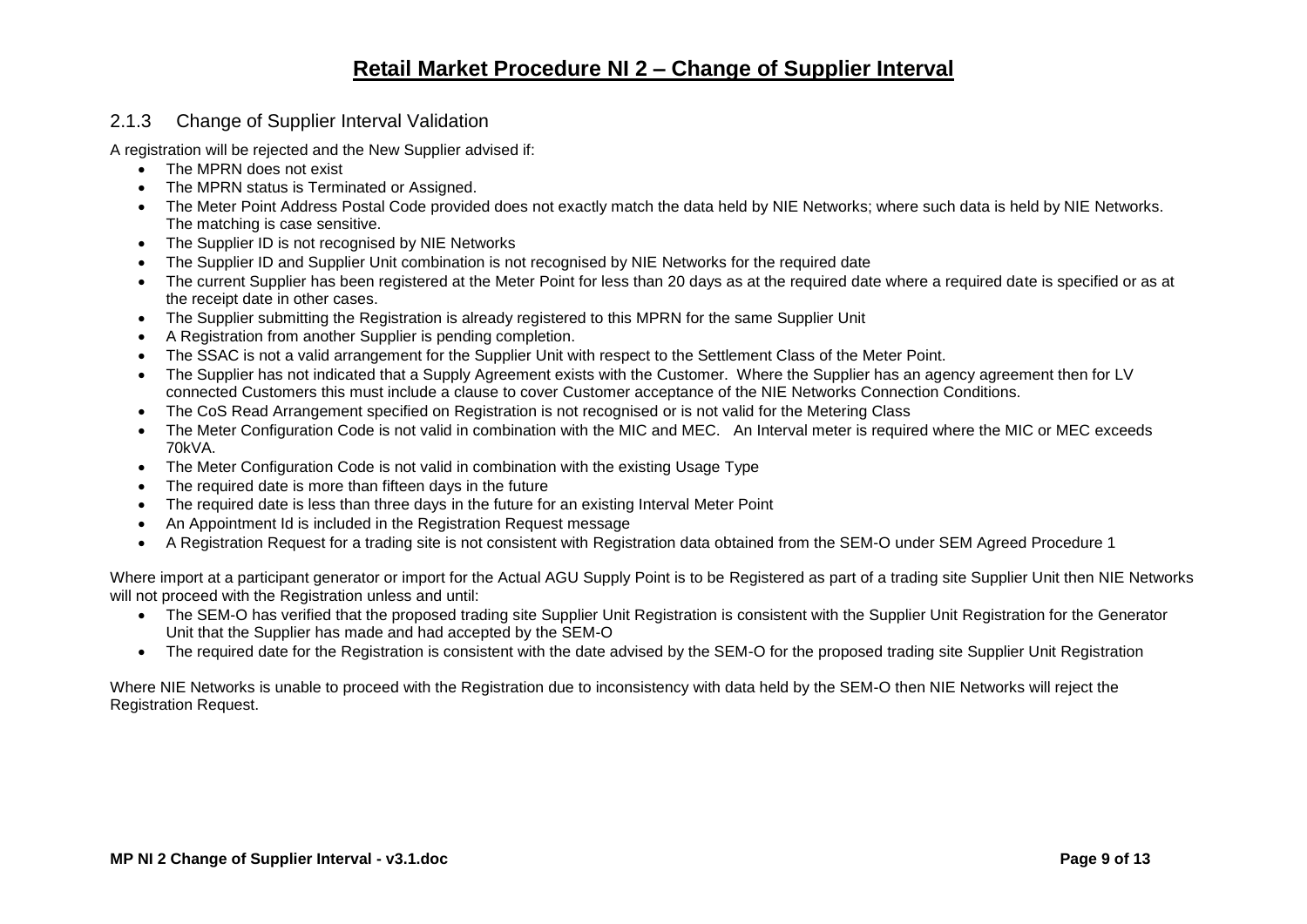#### <span id="page-9-0"></span>**2.2 Fieldwork**

#### <span id="page-9-1"></span>2.2.1 Process Flow Diagram

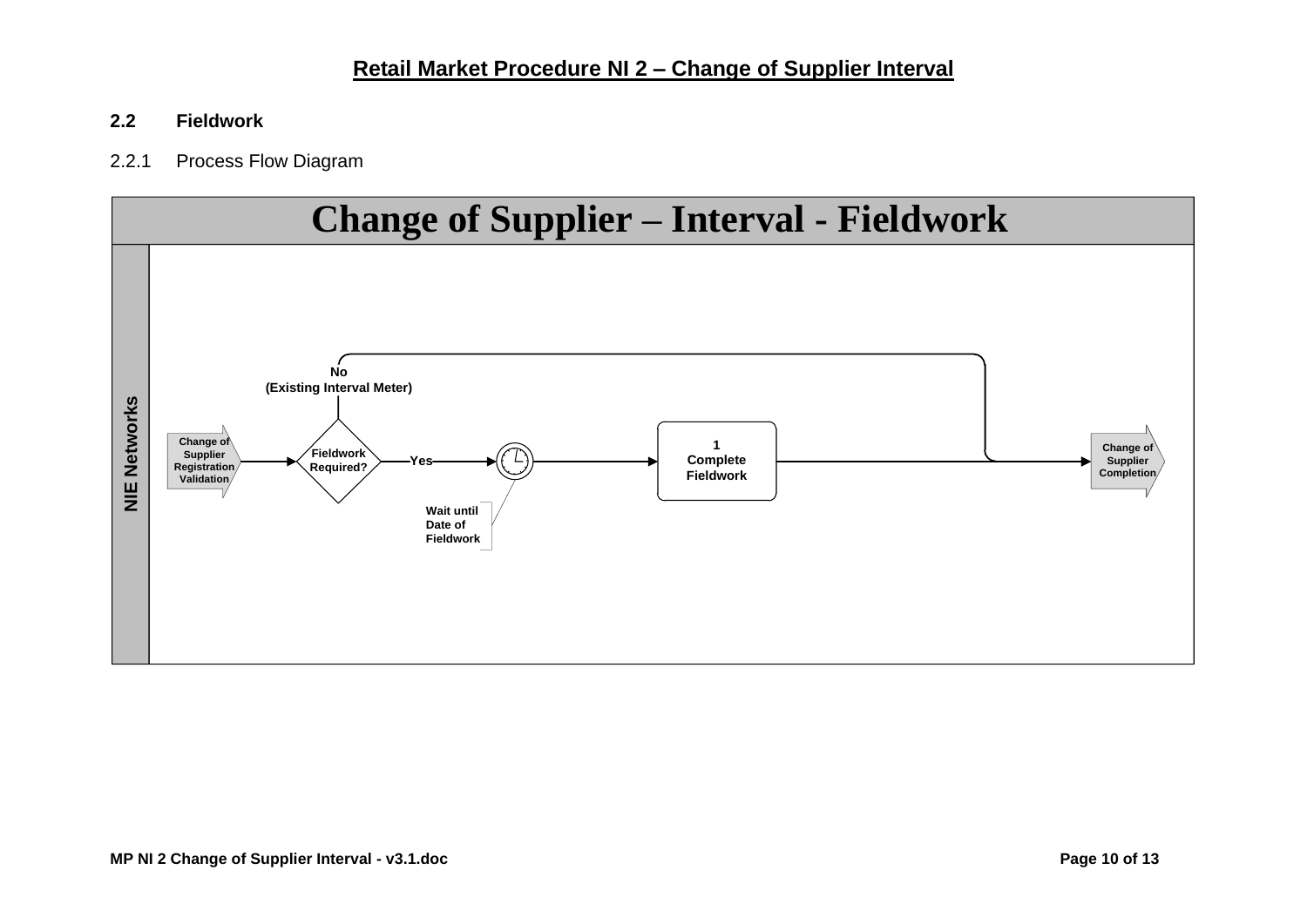#### <span id="page-10-0"></span>2.2.2 Process Activities

| <b>Step</b> | <b>Role</b>                   | <b>Action</b>                                                                                                                                                                                                                                                                                                                                                                                                                                                                                                                                                                                                                                                                                                                                                                                                                                                                                                     | <b>Interface</b>                                                               |
|-------------|-------------------------------|-------------------------------------------------------------------------------------------------------------------------------------------------------------------------------------------------------------------------------------------------------------------------------------------------------------------------------------------------------------------------------------------------------------------------------------------------------------------------------------------------------------------------------------------------------------------------------------------------------------------------------------------------------------------------------------------------------------------------------------------------------------------------------------------------------------------------------------------------------------------------------------------------------------------|--------------------------------------------------------------------------------|
|             | <b>NIE</b><br><b>Networks</b> | NIE Networks will endeavour to perform Fieldwork on the required date. NIE Networks will not despatch<br>Fieldwork until all the following conditions are satisfied:<br>An Appointment has been made; and<br>$\bullet$<br>There is not an outstanding objection; and<br>$\bullet$<br>For connections at HV, a Connection Agreement is in place.<br>$\bullet$<br>For connections at LV where the Supplier does not have an agency agreement; a Connection<br>$\bullet$<br>Agreement is in place<br>Where Fieldwork cannot be completed due to non-standard communications requirements or for any other<br>reason including rewiring, NIE Networks will advise the Supplier of this and of any non-standard charges.<br>Where NIE Networks reschedule Fieldwork NIE Networks will send a Fieldwork Status to the New Supplier<br>When complete, the meter details will be provided to NIE Networks for processing. | Manual advice of<br>non-standard<br>conditions<br>131 $[R]$ to New<br>Supplier |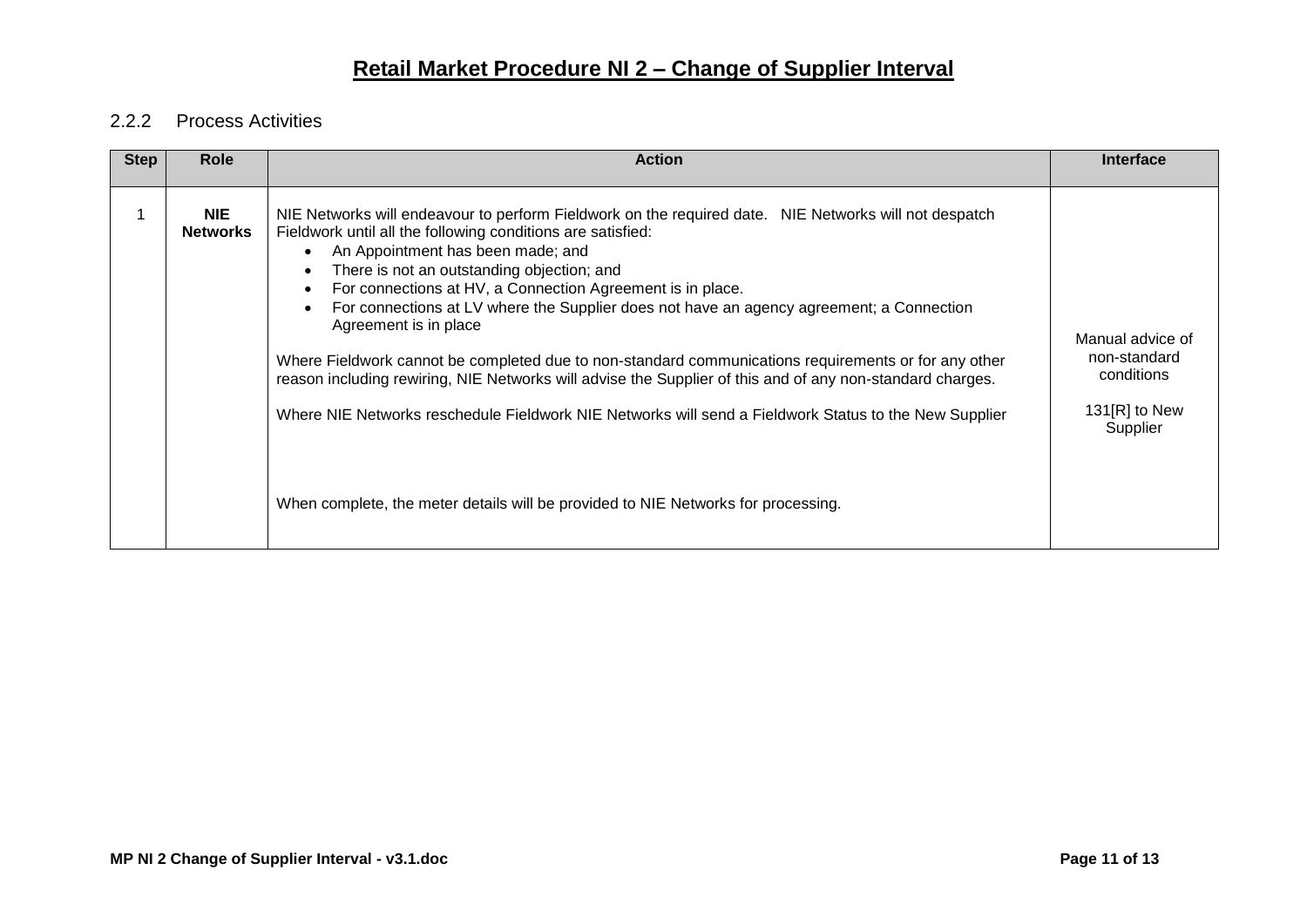#### <span id="page-11-0"></span>**2.3 Completion**

#### <span id="page-11-1"></span>2.3.1 Process Flow Diagram